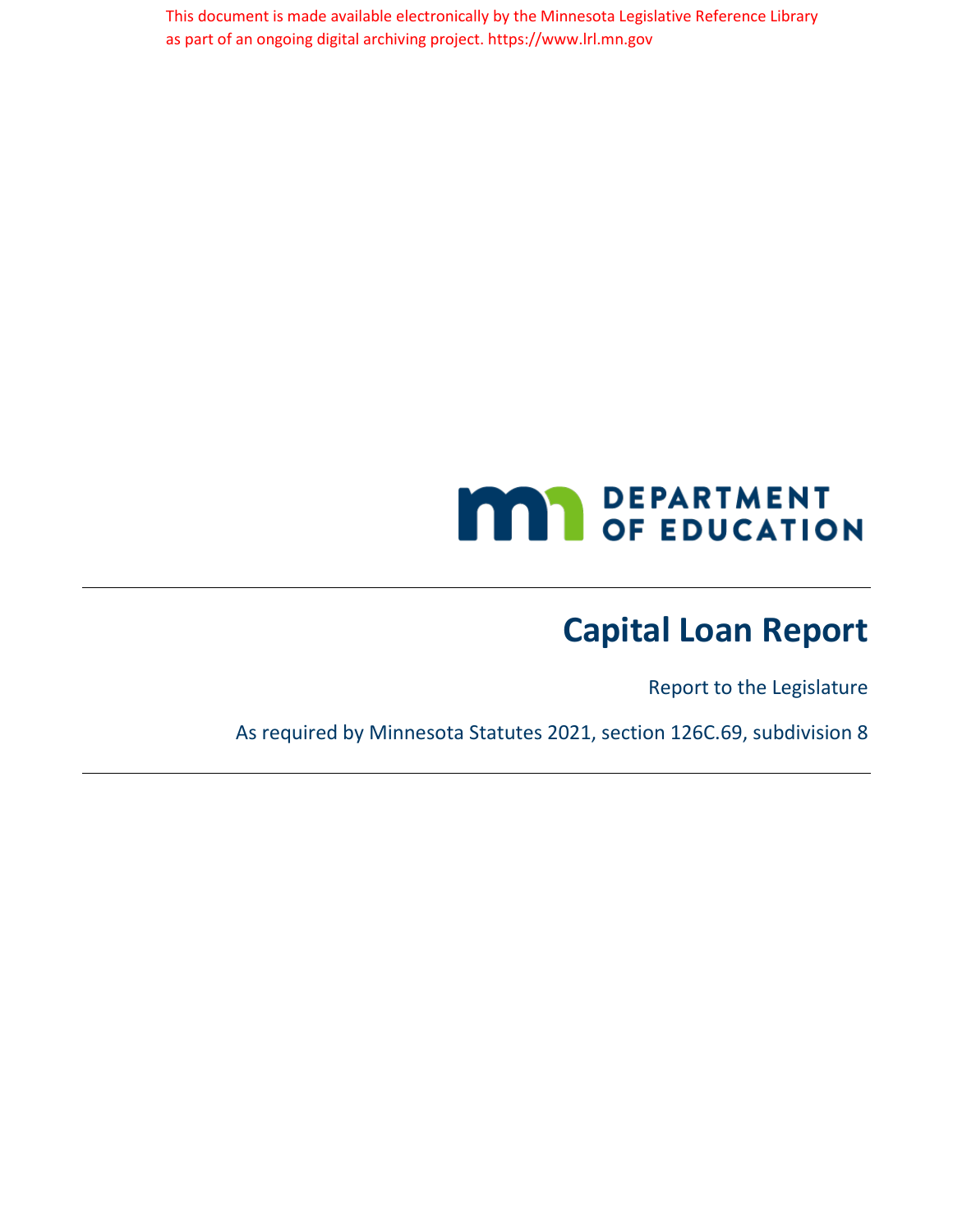#### <span id="page-1-0"></span>**For more information**

Terri Yetter Division of School Finance Minnesota Department of Education 400 NE Stinson Blvd. Minneapolis, MN 55413 651-582-8868 [terri.yetter@state.mn.us](mailto:terri.yetter@state.mn.us) [education.mn.gov](https://education.mn.gov/mde/index.html)

As requested by Minnesota Statutes 2021, section 3.197: This report cost approximately \$978.91 to prepare, including staff time, printing and mailing expenses.

*Upon request, this material will be made available in an alternative format such as large print, braille or audio recording.*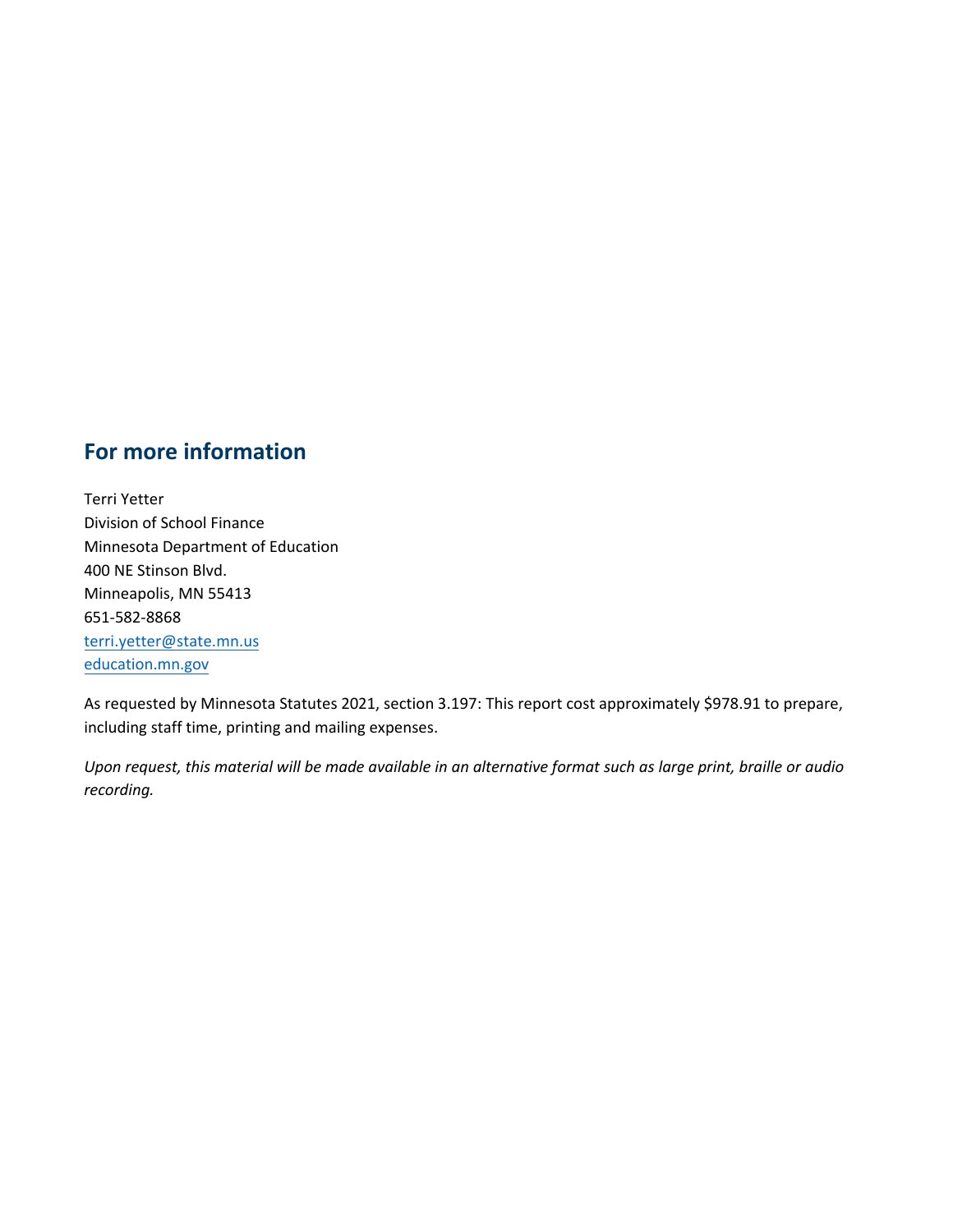# **Table of Contents**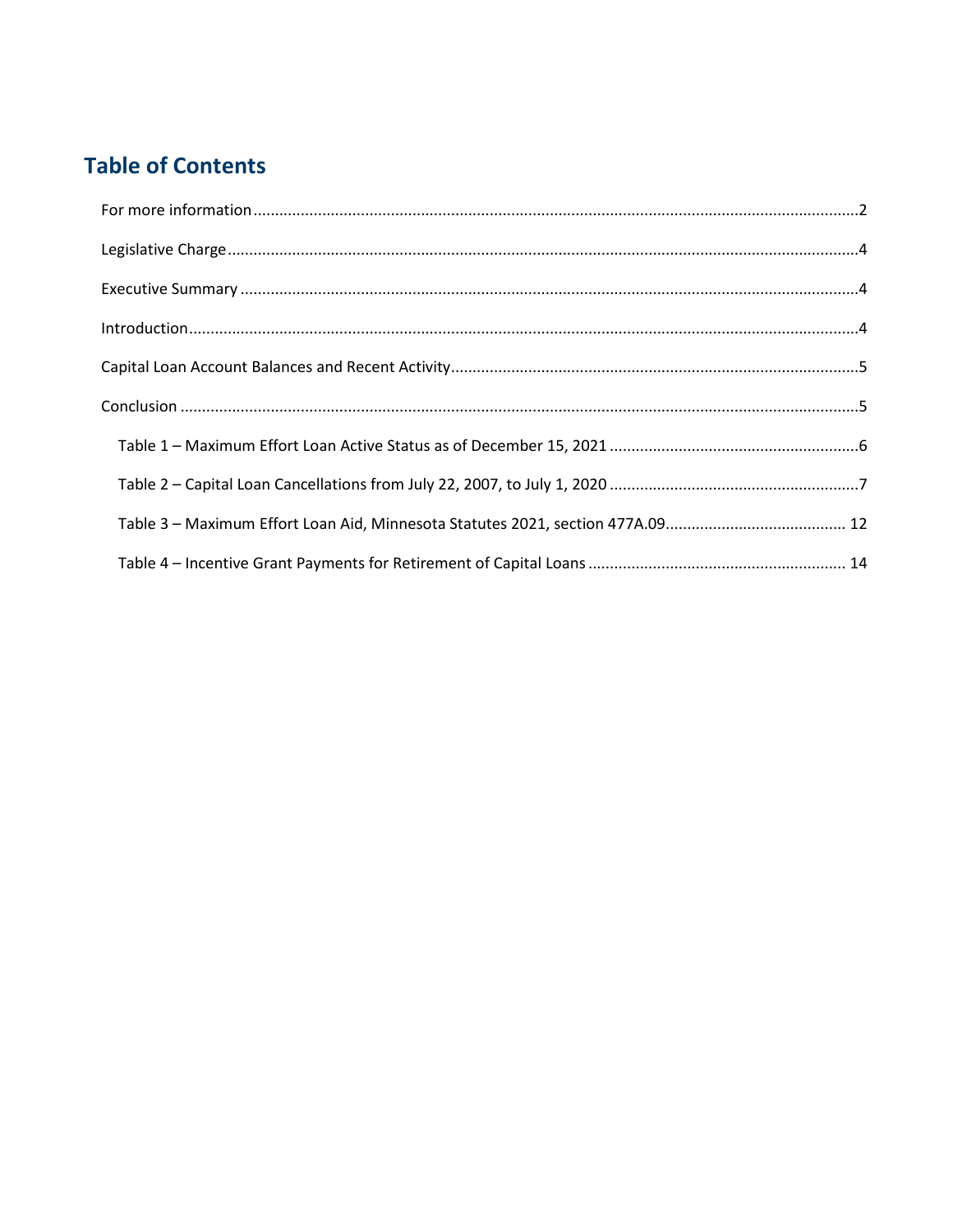## <span id="page-3-0"></span>**Legislative Charge**

Minnesota Statutes 2021, section 126C.69, subdivision 8, reads as follows:

Subdivision 8. Recommendations of the commissioner. The commissioner shall examine and consider applications for capital grants and loans that have been approved and promptly notify any district rejected of the decision.

The commissioner shall report each capital grant and loan that has been approved by the commissioner and that has received voter approval to the education committees of the legislature by January 1 of each even-numbered year. The commissioner must not report a capital loan that has not received voter approval. The commissioner shall also report on the money remaining in the capital loan account and, if necessary, request that another bond issue be authorized.

#### <span id="page-3-1"></span>**Executive Summary**

Provisions for the school district capital loan program that provides facility funding for qualifying districts are included in the Maximum Effort School Aid Law in Minnesota Statutes 2021, sections 126C.60 to 126C.72. A school district is eligible for a capital loan if the estimated net debt service tax rate, computed after debt equalization aid and assuming a 20-year maturity schedule for new debt, is greater than 41.98%of adjusted net tax capacity (Minnesota Statutes 2021, section 126C.69, subdivision 2).

An eligible district must:

- submit a facility proposal for review and comment by July 1 of odd-numbered year;
- submit a project predesign package comparable to those required by Minnesota Statutes 2021, section 16B.335;
- receive positive review and comment from the commissioner;
- submit a formal capital loan application by September 1; and,
- receive voter approval of the approved project by January 1.

The commissioner reviews applications for projects receiving positive review and comment and may accept or reject loan applications.

No applications have been received and approved by the commissioner for consideration by the 2022 Legislature. However, significant changes to the program were enacted by the 2020 Legislature that impacts the loan repayment for the outstanding capital loans.

#### <span id="page-3-2"></span>**Introduction**

The Capital Grant and Loan program provides additional state assistance for facilities improvements to school districts with very low tax bases. As there are no new Capital Loan requests to be considered by the 2022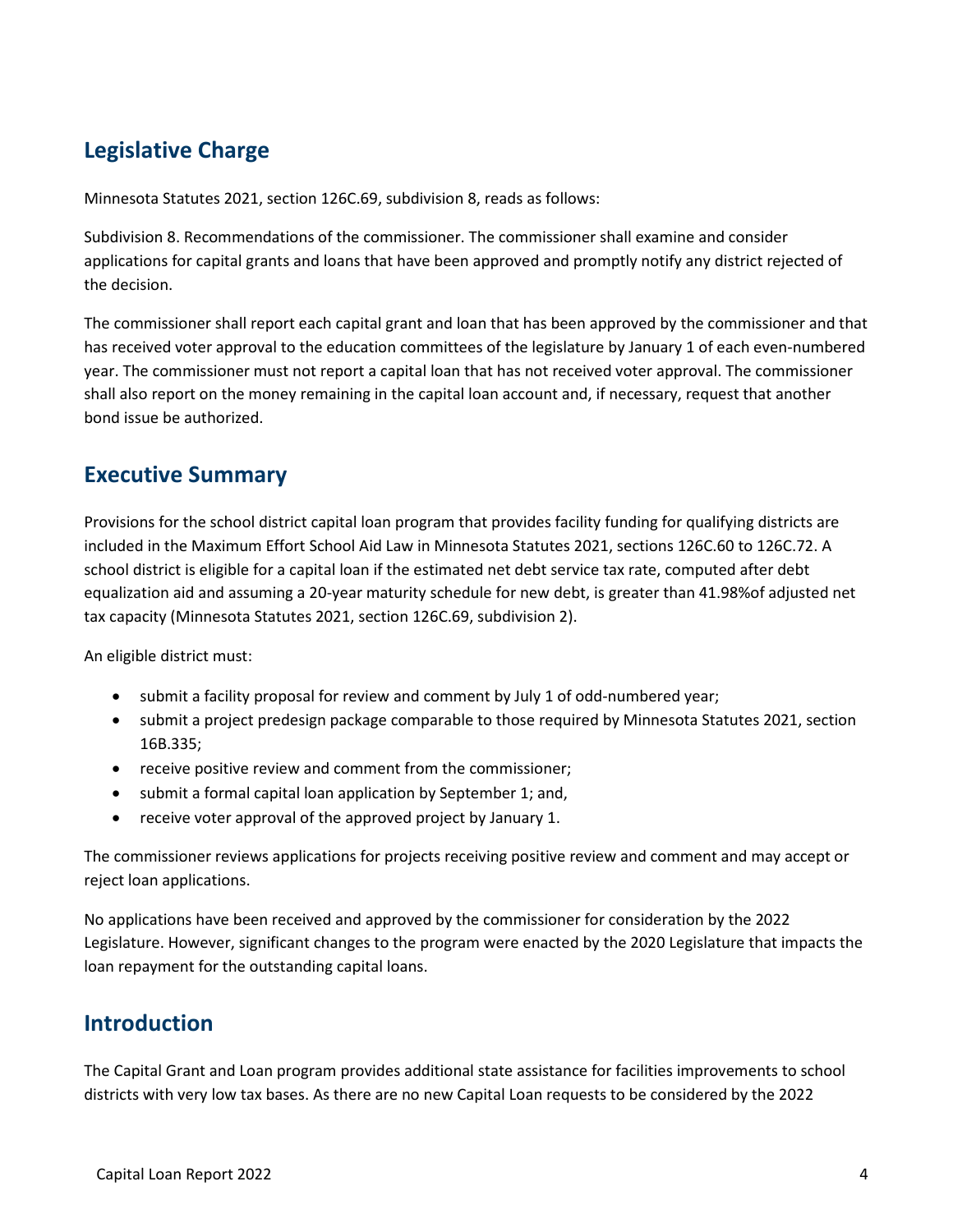Legislature, the Executive Summary serves the main purpose of the report. In addition, this report provides an update on the current capital loan account activity, information on outstanding maximum effort loans, and recent activity related to the program.

#### <span id="page-4-0"></span>**Capital Loan Account Balances and Recent Activity**

As of December 15, 2021, there were no active capital loan construction projects and no account balance remaining. At the time of the last report, Independent School District 38, Red Lake had a pending \$14,000,000 capital loan for improvements to the Red Lake Elementary School. This capital loan was authorized by Minnesota Laws 2018, chapter 214, article 1, section 4. The disbursement of funds was delayed until the capital loan contract was finalized in November 2020. Prior to any capital loan disbursement to the district, legislation changed the capital loan program to a grant and loan program. As a result of this, Independent School District 38, Red Lake received a \$13,978,179 capital grant and a \$21,821 capital loan. The funds for their capital project were disbursed in two payments: \$12,767,155 on December 4, 2020, and the remaining \$1,232,845 on March 23, 2021.

Independent School District 333, Ogilvie cancelled its capital loan in April 2020, leaving Independent School District 38, Red Lake and Independent School District 707, Nett Lake the only two districts with outstanding capital loans. Legislation in recent years has allowed most of the districts with outstanding capital loans to have the loans forgiven by paying off the interest owed. With their low tax base, neither Red Lake nor Nett Lake were able to take advantage of this provision. The required maximum effort levy for their annual payments is so low that it didn't cover the annual interest, let alone the principle, making the loan largely uncollectable.

The Maximum Effort Loan Program was significantly changed with the enactment of Laws 2020 5th special session, chapter 3, article 5, section 37. Recognizing that these existing loans would largely cancel at the end of their 50-year terms, the outstanding balances were cancelled except for the anticipated amount the districts would levy for the remainder of the loan periods. The loan repayments on the remaining balance on the capital loan would be interest-free. For any new project authorized by the Legislature under this program, the loan portion would be limited to the amount the district would levy over the loan term based on the current tax base, and the remaining amount needed would be a grant. The Legislature also instructed that Red Lake's recent capital loan be disbursed and repaid on this basis.

### <span id="page-4-1"></span>**Conclusion**

Following are summaries of current outstanding capital grants and loans under Minnesota Statutes 2021, sections 126C.60-72, capital loans that were cancelled under the provisions of 2020 laws, capital loans cancelled after 30 or 50 years, and capital loans fully satisfied by repayment of the original loan with forgiveness of current and accrued interest under the provisions of 2011 and 2016 laws. Also attached is a summary of the Maximum Effort Loan Aid program under Minnesota Statutes 2021, section 477A.09, and a summary of the Incentive Grant Payments under 2016 Minnesota Laws, chapter 189, article 30, section 25, subdivision 5, and 2017 Minnesota Laws, 1st special session, chapter 5, article 5, section 11 for the retirement of capital loans.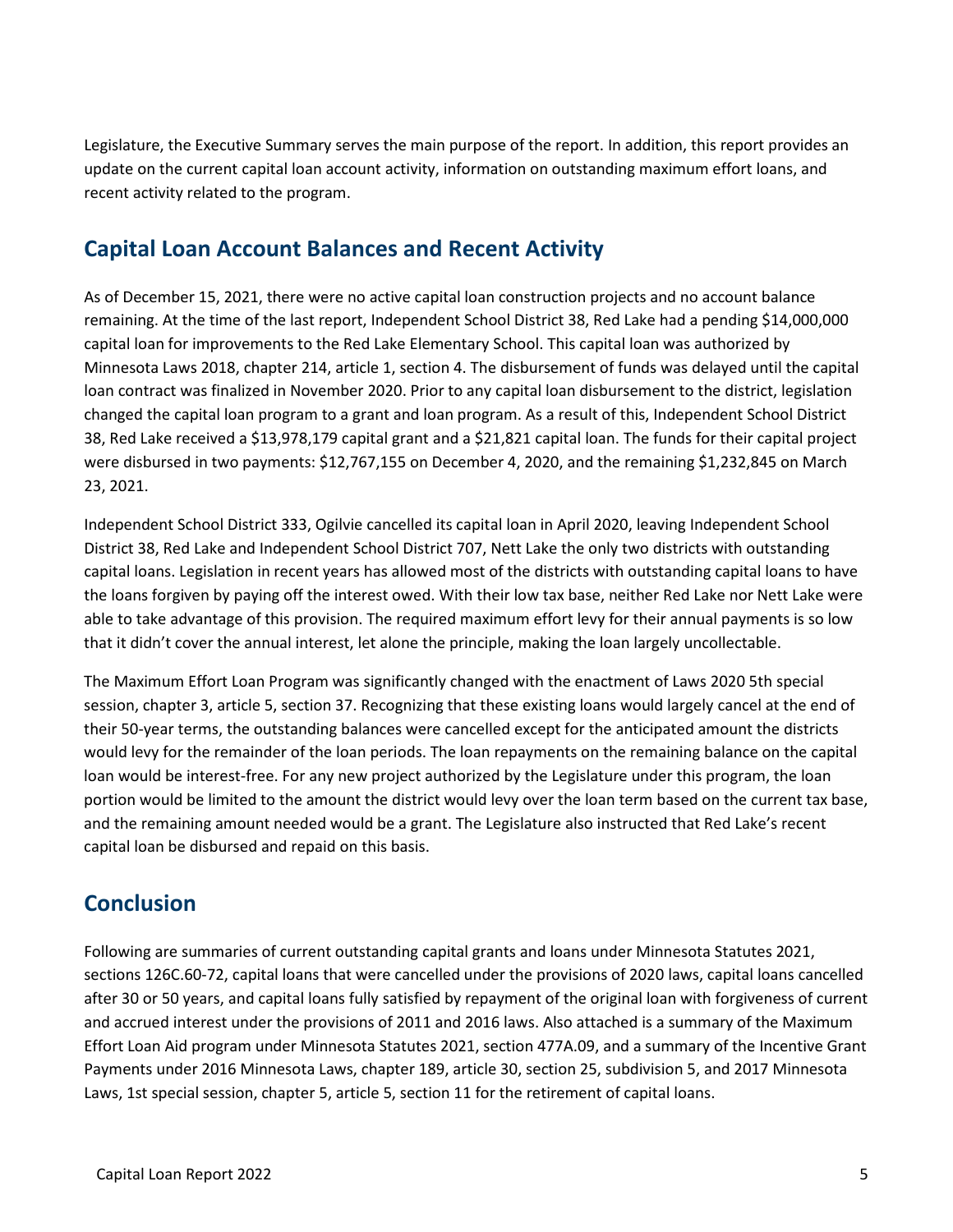|  |  |  | Table 1 - Maximum Effort Loan Active Status as of December 15, 2021 |
|--|--|--|---------------------------------------------------------------------|
|--|--|--|---------------------------------------------------------------------|

<span id="page-5-0"></span>

| <b>District Number and Name</b>     | <b>Date Granted or</b><br><b>Last Amended</b> | <b>Capital Loan Cancel Date</b> | <b>Initial Capital Loan</b><br><b>Outstanding</b> | <b>Capital Loan Balance</b><br>Dec 15, 2021 |
|-------------------------------------|-----------------------------------------------|---------------------------------|---------------------------------------------------|---------------------------------------------|
| District 38, Red Lake               |                                               |                                 |                                                   |                                             |
| Capital Loan #5                     | July 1, 2020                                  | April 27, 2065                  | 228,743.00                                        | 210,871.86                                  |
| Capital Loan #6                     | November 8, 2020                              | November 8, 2070                | 21,821.50                                         | 21,821.50                                   |
| Subtotal District 38 Capital Loans  | 250,564.50                                    | 232,693.36                      |                                                   |                                             |
| District 707, Nett Lake             |                                               |                                 |                                                   |                                             |
| Capital Loan #2                     | July 1, 2020                                  | October 24, 2056                | 1,261,384.00                                      | 1,208,751.74                                |
| Subtotal District 707 Capital Loans | 1,261,384.00                                  | 1,208,751.74                    |                                                   |                                             |
| <b>State Total</b>                  | 1,511,948.50                                  | 1,441,445.10                    |                                                   |                                             |

\*District 38, Red Lake, subtotal excludes the \$14 million authorized by the 2018 Legislature.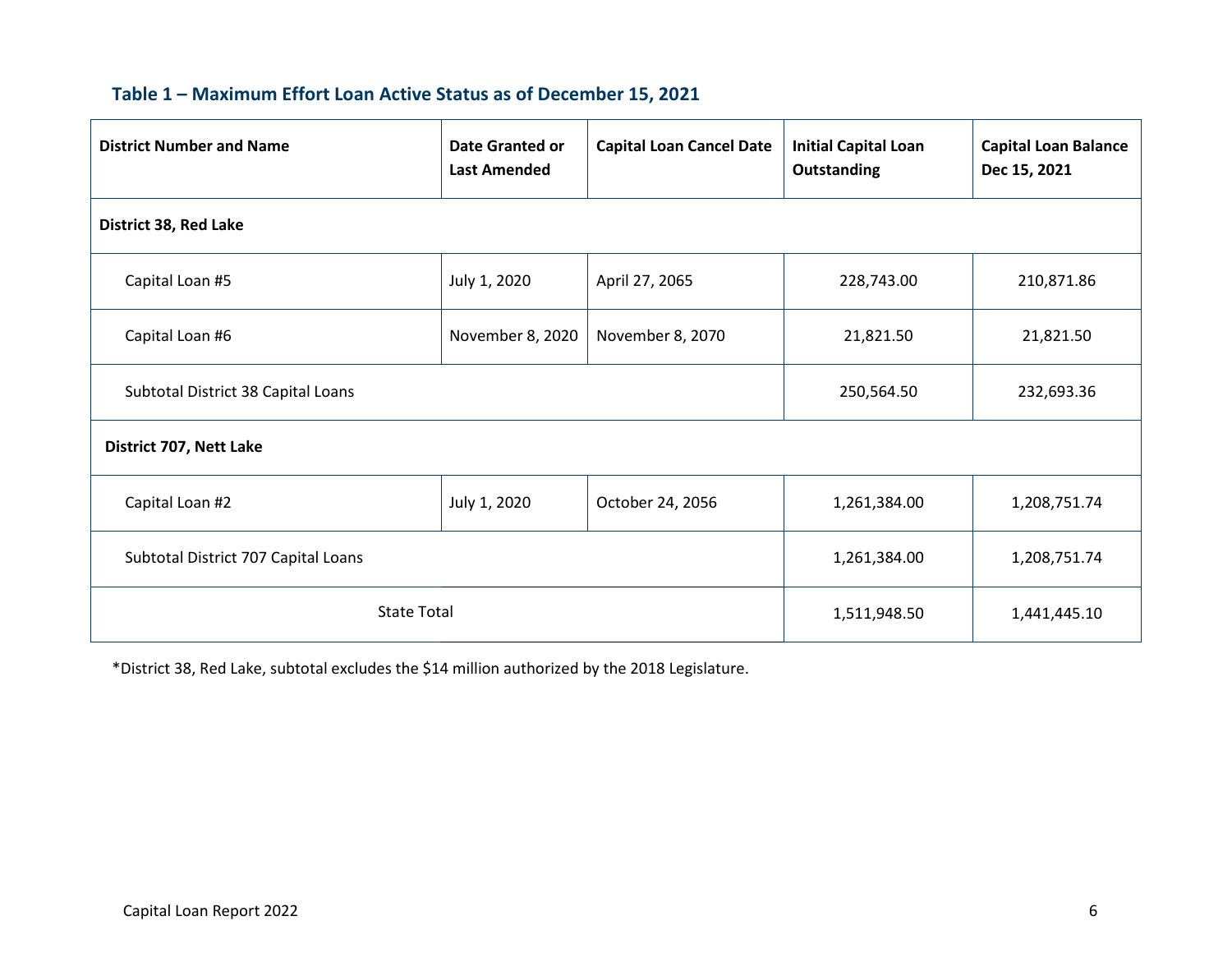#### **Table 2 – Capital Loan Cancellations from July 22, 2007, to July 1, 2020**

# **Capital Loan Cancellations per Laws 2020 5th special session, chapter 3, article 5, section 37**

<span id="page-6-0"></span>

| <b>District Number and Name</b>     | <b>Date Granted</b> | <b>Cancel Date</b> | <b>Original Loan</b><br><b>Cancelled</b> | <b>Defaulted Interest</b><br><b>Cancelled</b> | <b>Current Interest</b><br><b>Cancelled</b> | <b>Total Capital</b><br><b>Loan Cancelled</b> |
|-------------------------------------|---------------------|--------------------|------------------------------------------|-----------------------------------------------|---------------------------------------------|-----------------------------------------------|
| <b>District 38, Red Lake</b>        |                     |                    |                                          |                                               |                                             |                                               |
| Capital Loan #1                     | June 18, 1992       | July 1, 2020       | 10,000,000.00                            | 30,520,708.85                                 | 1,208,882.05                                | 41,729,590.90                                 |
| Capital Loan #2                     | January 12, 2001    | July 1, 2020       | 11,165,999.82                            | 12,491,900.70                                 | 547,598.30                                  | 24,205,498.82                                 |
| Capital Loan #3                     | October 2, 2002     | July 1, 2020       | 11,736,595.45                            | 10,336,371.75                                 | 480,056.11                                  | 22,553,023.31                                 |
| Capital Loan #4                     | February 15, 2006   | July 1, 2020       | 18,391,197.79                            | 9,601,646.21                                  | 348,536.28                                  | 28,341,380.28                                 |
| Capital Loan #5 *                   | April 27, 2015      | July 1, 2020       | 5,089,904.66                             | 615,794.14                                    | 94,342.47                                   | 5,800,041.27                                  |
| Subtotal District 38 Capital Loans  |                     |                    |                                          | 63,566,421.65                                 | 2,679,415.21                                | 122,629,534.58                                |
| District 707, Nett Lake             |                     |                    |                                          |                                               |                                             |                                               |
| Capital Loan #1                     | July 7, 1994        | July 1, 2020       | 7,824,669.00                             | 20,589,199.10                                 | 825,883.21                                  | 29,239,751.31                                 |
| Capital Loan #2 *                   | October 24, 2006    | July 1, 2020       | 9,433,884.36                             | 5,266,000.17                                  | 188,693.42                                  | 14,888,577.95                                 |
| Subtotal District 707 Capital Loans |                     |                    | 17,258,553.36                            | 25,855,199.27                                 | 1,014,576.63                                | 44,128,329.26                                 |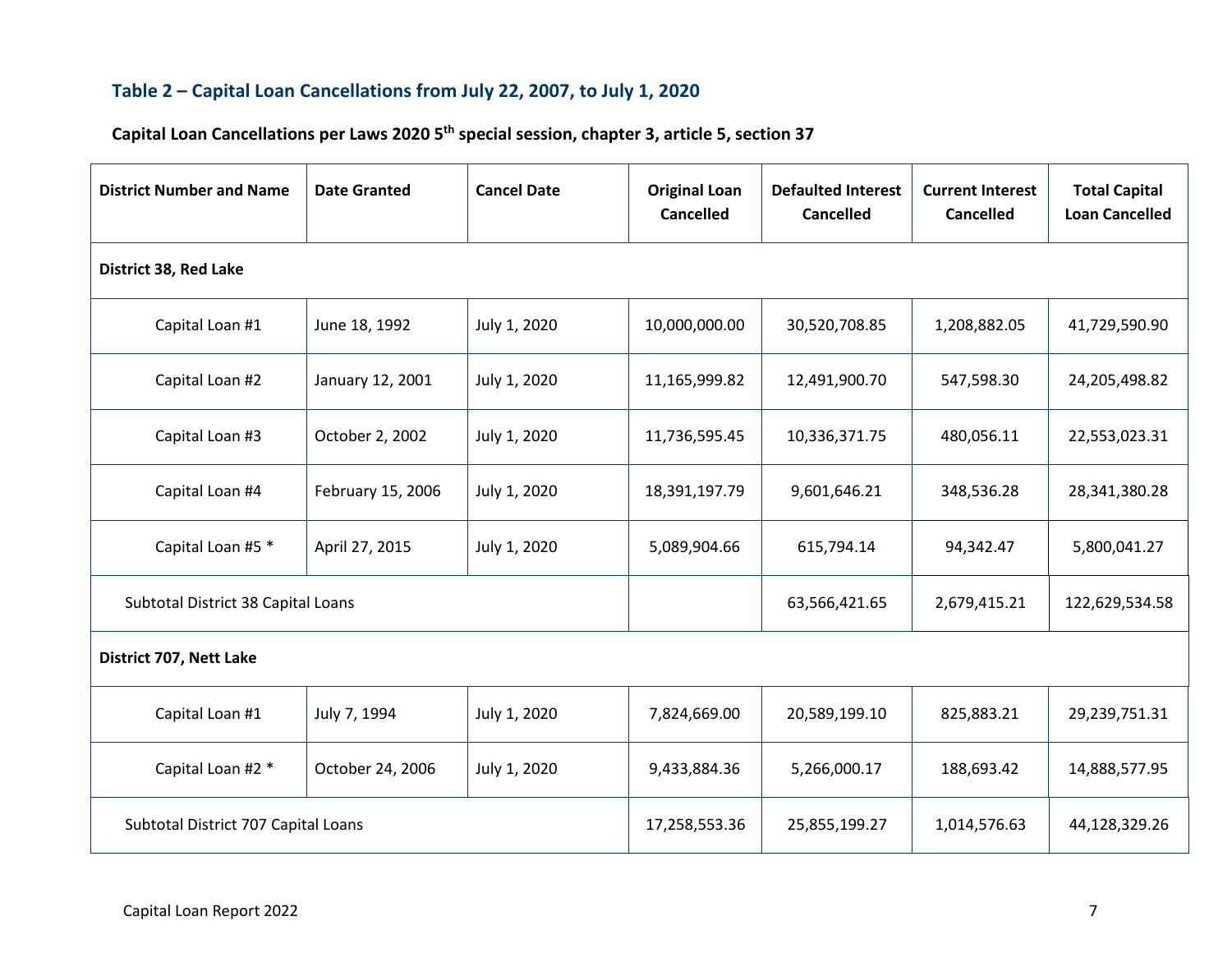| <b>District Number and Name</b> | <b>Date Granted</b> | <b>Cancel Date</b> | <b>Original Loan</b><br>Cancelled | <b>Defaulted Interest</b><br>Cancelled | <b>Current Interest</b><br>Cancelled | <b>Total Capital</b><br><b>Loan Cancelled</b> |
|---------------------------------|---------------------|--------------------|-----------------------------------|----------------------------------------|--------------------------------------|-----------------------------------------------|
| Total cancelled under 2020 Laws |                     |                    | 73,642,251.08                     | 89,421,620.92                          | 3,693,991.84                         | 166,757,863.84                                |

\* For District 38, Red Lake, the portion of the original loan that does not cancel is \$228,743. For District 707, Nett Lake, the portion of the original loan that does not cancel is \$1,261,384.

#### **Capital Loan Cancellations from July 22, 2007, to April 27, 2020**

| <b>District Number and Name</b>                                 | <b>Date Granted</b> | <b>Cancel Date</b> | <b>Original Loan</b><br><b>Cancelled</b> | <b>Defaulted Interest</b><br><b>Cancelled</b> | <b>Current Interest</b><br><b>Cancelled</b> | <b>Total Capital</b><br><b>Loan Cancelled</b> |
|-----------------------------------------------------------------|---------------------|--------------------|------------------------------------------|-----------------------------------------------|---------------------------------------------|-----------------------------------------------|
| 363 South Koochiching-<br>Rainy River (1 <sup>st</sup> portion) | July 22, 1977       | July 22, 2007      | 7,012,075.00                             | 14,975,223.93                                 | 627,330.77                                  | 22,614,629.70                                 |
| 786 Bertha-Hewitt                                               | July 1, 1980        | July 1, 2010       | 954,000.00                               | 2,070,579.00                                  | 76,458.04                                   | 3,101,037.04                                  |
| 727 Big Lake (1 <sup>st</sup> loan)                             | January 9, 1981     | January 9, 2011    | 1,685,000.00                             | 1,434,792.88                                  | 9,957.70                                    | 3,129,750.58                                  |
| 2 Hill City                                                     | June 9, 1981        | June 9, 2011       | 4,371,379.07                             | 13,377,040.54                                 | 453,581.53                                  | 18,202,001.14                                 |
| 363 South Koochiching-<br>Rainy River (2 <sup>nd</sup> portion) | December 22, 1981   | August 18, 2011    |                                          | 153,284.22                                    | 7,666.32                                    | 160,950.54                                    |
| 885 St. Michael-Albertville                                     | March 21, 1991      | November 11, 2011  |                                          | 18,309,535.60                                 | 1,627,587.16                                | 19,937,122.76                                 |
| 192 Farmington                                                  | July 11, 1991       | November 15, 2011  |                                          | 12,669,495.42                                 | 1,132,803.17                                | 13,802,298.59                                 |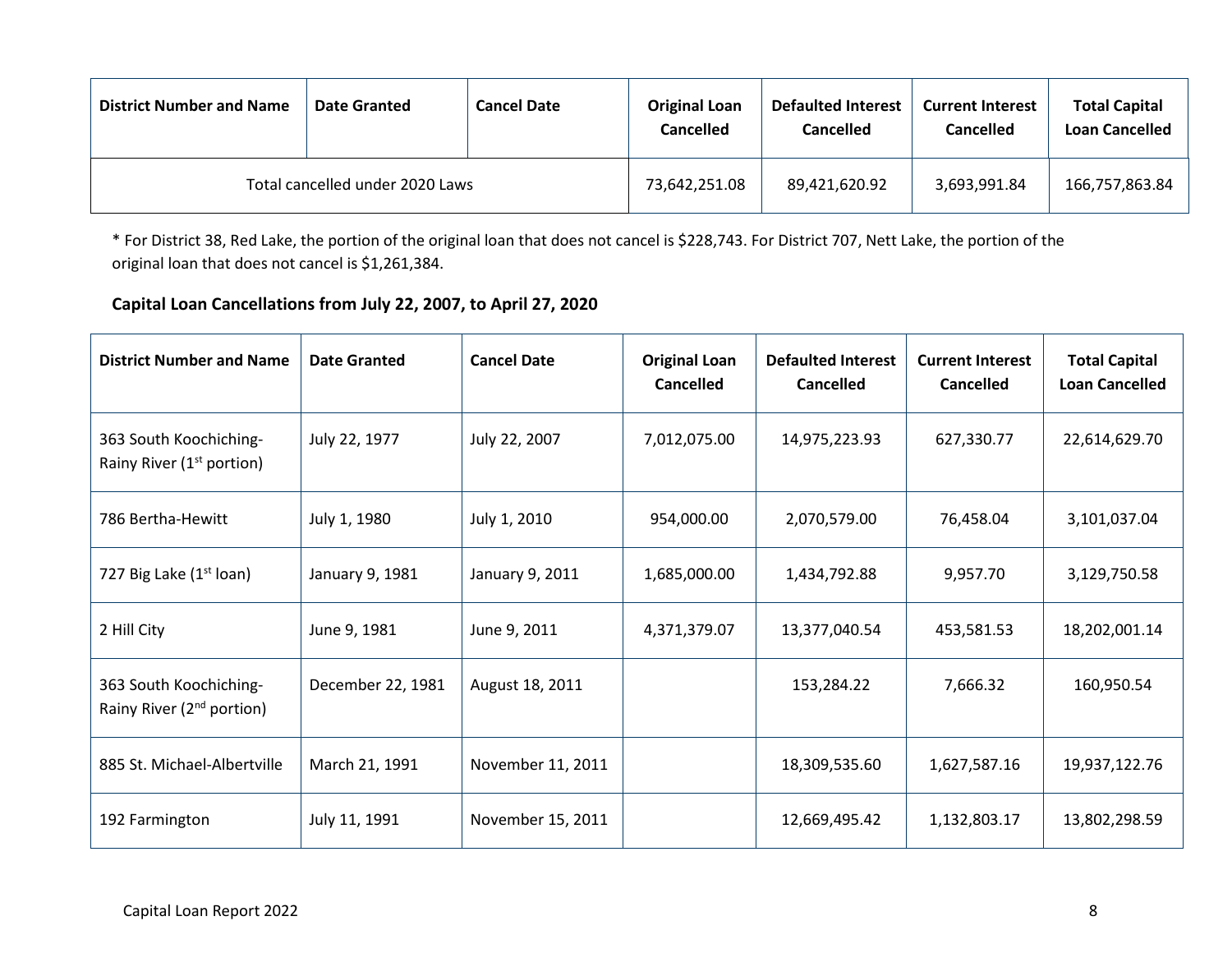| <b>District Number and Name</b>     | <b>Date Granted</b> | <b>Cancel Date</b> | <b>Original Loan</b><br><b>Cancelled</b> | <b>Defaulted Interest</b><br><b>Cancelled</b> | <b>Current Interest</b><br><b>Cancelled</b> | <b>Total Capital</b><br><b>Loan Cancelled</b> |
|-------------------------------------|---------------------|--------------------|------------------------------------------|-----------------------------------------------|---------------------------------------------|-----------------------------------------------|
| 2897 Redwood Falls                  | May 30, 1990        | November 17, 2011  |                                          | 10,737,612.68                                 | 1,047,703.12                                | 11,785,315.80                                 |
| 390 Lake of the Woods               | April 4, 1991       | December 15, 2011  |                                          | 16,388,807.18                                 |                                             | 16,388,807.18                                 |
| 727 Big Lake (2 <sup>nd</sup> loan) | July 24, 1995       | April 25, 2012     |                                          | 11,194,756.51                                 | 405,026.00                                  | 11,599,782.51                                 |
| 91 Barnum**                         | March 1, 1982       | March 1, 2012      | 3,710,000.00                             | 12,947,845.53                                 | 186,248.40                                  | 16,844,093.93                                 |
| 690 Warroad**                       | March 6, 1986       | March 6, 2016      | 1,295,000.00                             | 7,803,883.66                                  | 154,587.54                                  | 9,253,471.20                                  |
| 95 Cromwell                         | July 30, 1991       | October 13, 2016   |                                          | 6,967,435.20                                  | 456,503.89                                  | 7,423,939.09                                  |
| 362 Littlefork                      | November 12, 1996   | October 13, 2016   |                                          | 10,703,257.87                                 | 763,570.43                                  | 11,466,828.30                                 |
| 36 Kelliher                         | November 12, 1996   | November 8, 2016   |                                          | 10,882,821.43                                 | 833,636.13                                  | 11,716,457.56                                 |
| 306 Laporte                         | November 12, 1996   | October 13, 2016   |                                          | 708,281.41                                    | 128,694.74                                  | 836,976.15                                    |
| 299 Caledonia                       | September 20, 2001  | November 14, 2016  |                                          | 1,823,347.73                                  | 566,242.88                                  | 2,389,590.61                                  |
| 2580 East Central                   | December 27, 2001   | November 15, 2016  |                                          | 9,471,060.80                                  | 1,951,459.49                                | 11,422,520.29                                 |
| 682 Roseau                          | October 29, 1991    | November 17, 2016  |                                          | 11,885,151.24                                 | 1,006,282.41                                | 12,891,433.65                                 |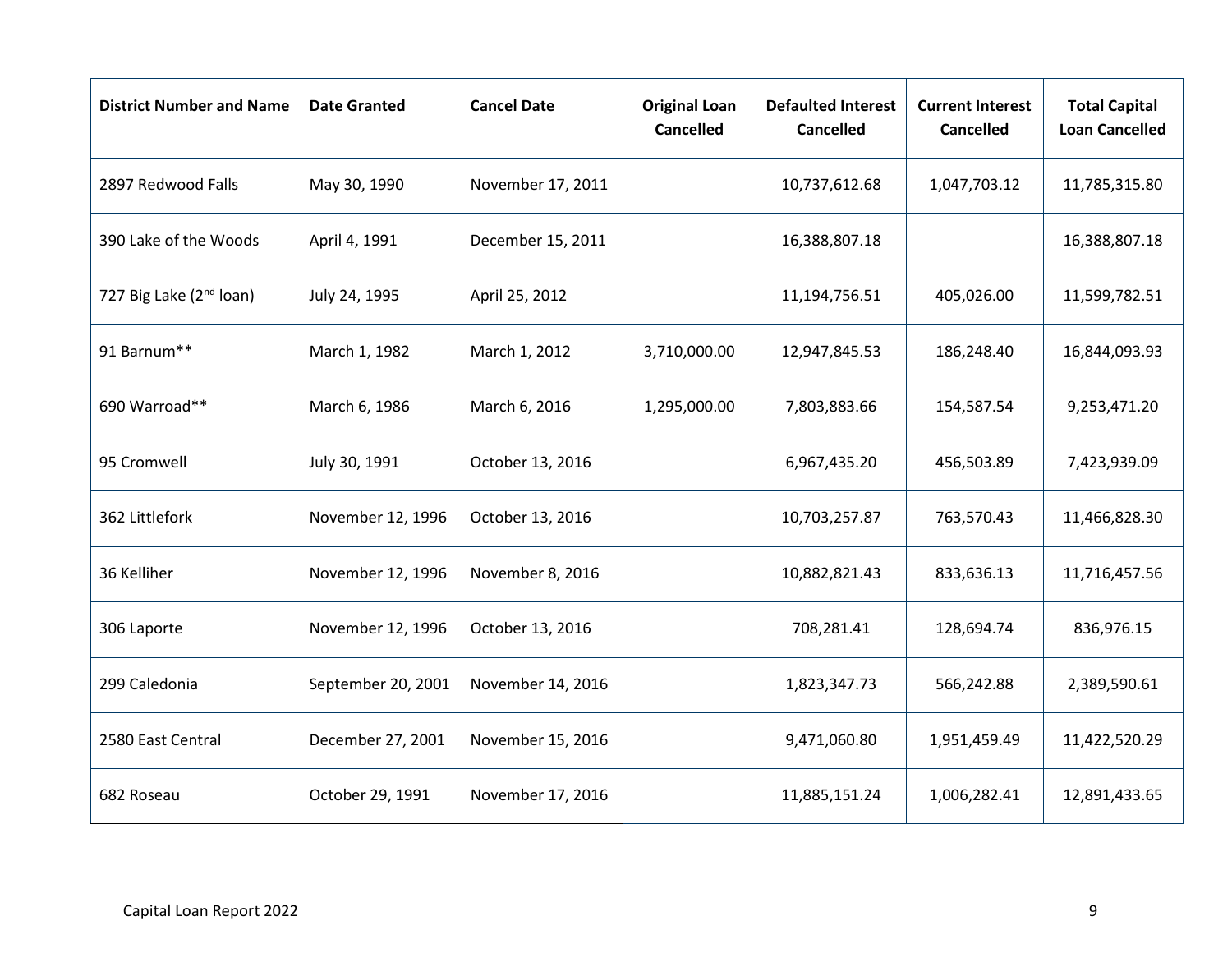| <b>District Number and Name</b> | <b>Date Granted</b> | <b>Cancel Date</b> | <b>Original Loan</b><br><b>Cancelled</b> | <b>Defaulted Interest</b><br><b>Cancelled</b> | <b>Current Interest</b><br><b>Cancelled</b> | <b>Total Capital</b><br><b>Loan Cancelled</b> |
|---------------------------------|---------------------|--------------------|------------------------------------------|-----------------------------------------------|---------------------------------------------|-----------------------------------------------|
| 51 Foley**                      | June 27, 1989       | June 27, 2019      | 4,852,685.00                             | 20,287,134.33                                 | 867,003.31                                  | 26,006,822.64                                 |
| 333 Ogilvie                     | April 27, 1990      | April 27, 2020     | 11,341,047.73                            | 60,510,896.78                                 | 1,808,649.53                                | 73,660,594.04                                 |
| Total                           |                     |                    | 35,221,186.80                            | 255,302,243.94                                | 14,110,992.56                               | 304,634,423.30                                |

\*\*District pay-offs of the debt service loans for districts 51, 91 and 690 occurred after their capital loan cancellation.

#### **Repayments per Laws 2011 1st special session, chapter 11, article 4, section 8**

| <b>District Number and Name</b>                         | <b>Date Granted</b> | <b>Date Retired</b> | <b>Capital Loan</b><br><b>District Pay-off</b> | <b>Total Capital Loan</b><br><b>Interest Cancelled</b> | <b>Debt Service</b><br>Loan Pay-off | <b>Total Maximum</b><br><b>Effort Pay-off</b> |
|---------------------------------------------------------|---------------------|---------------------|------------------------------------------------|--------------------------------------------------------|-------------------------------------|-----------------------------------------------|
| 192 Farmington                                          | July 11, 1991       | November 15, 2011   | 8,826,713.00                                   | 13,802,298.59                                          | 80,821.53                           | 8,907,534.53                                  |
| 363 South Koochiching-Rainy<br>River $(2^{nd}$ portion) | December 22, 1981   | August 18, 2011     | 61,335.00                                      | 160,950.54                                             |                                     | 61,335.00                                     |
| 390 Lake of the Woods                                   | April 4, 1991       | December 15, 2011   | 8,000,000.00                                   | 16,388,807.18                                          | 80,163.07                           | 8,080,163.07                                  |
| 727 Big Lake (2 <sup>nd</sup> loan)                     | July 24, 1995       | April 25, 2012      | 9,770,000.00                                   | 11,599,782.51                                          |                                     | 9,770,000.00                                  |
| 885 St. Michael-Albertville                             | March 21, 1991      | November 9, 2011    | 9,800,000.00                                   | 19,937,122.76                                          |                                     | 9,800,000.00                                  |
| 2897 Redwood Falls                                      | May 30, 1990        | November 17, 2011   | 5,837,211.00                                   | 11,785,315.80                                          | 90,979.91                           | 5,928,190.91                                  |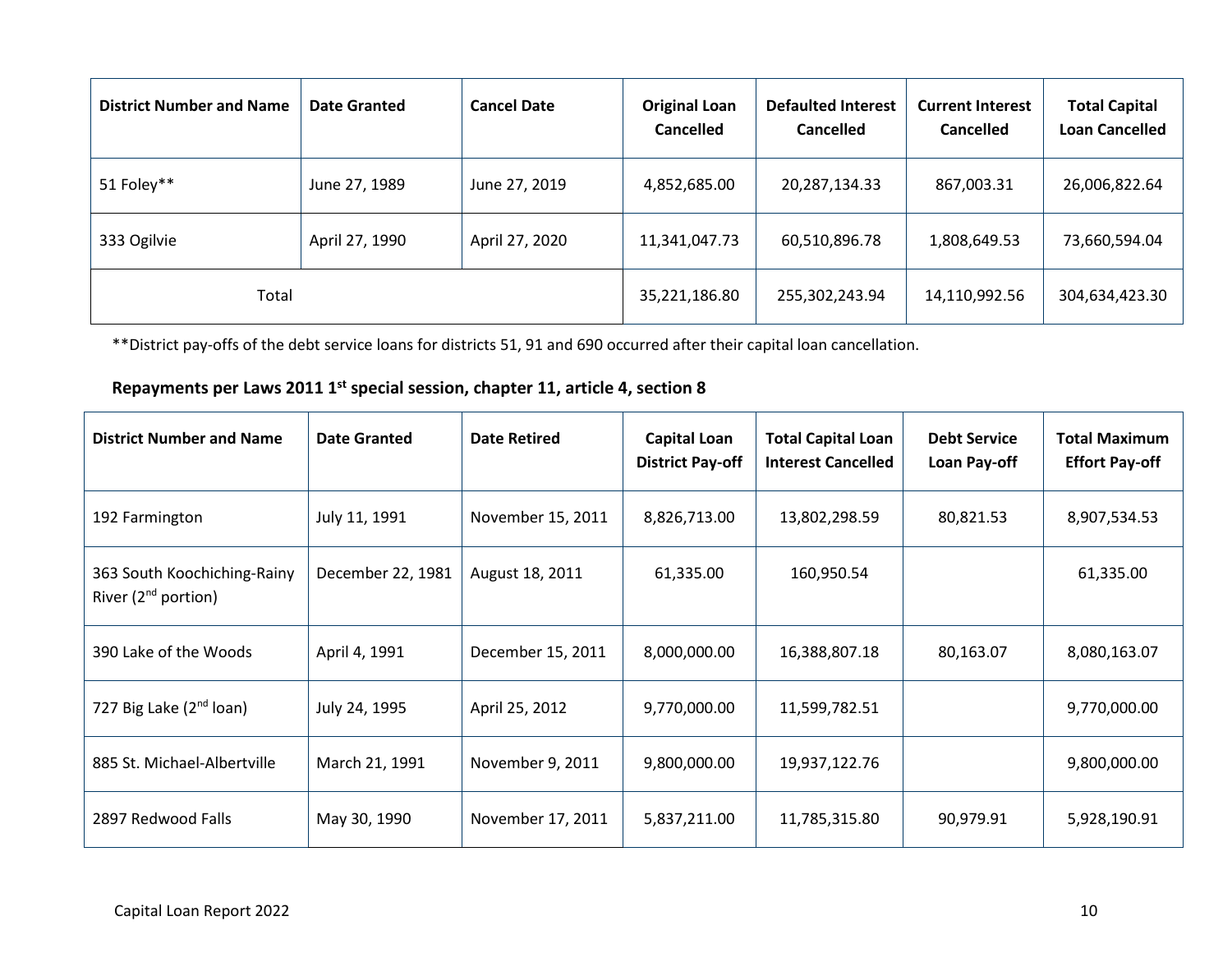| <b>District Number and Name</b> | <b>Date Granted</b> | <b>Date Retired</b> | <b>Capital Loan</b><br><b>District Pay-off</b> | <b>Total Capital Loan</b><br><b>Interest Cancelled</b> | <b>Debt Service</b><br>Loan Pay-off | <b>Total Maximum</b><br><b>Effort Pay-off</b> |
|---------------------------------|---------------------|---------------------|------------------------------------------------|--------------------------------------------------------|-------------------------------------|-----------------------------------------------|
| Total under 2011 Laws           |                     |                     | 42,295,259.00                                  | 73,674,277.38                                          | 251,964.51                          | 42,547,223.51                                 |

**Repayments per Laws 2016, chapter 189, article 30, section 22**

| <b>District Number and Name</b> | <b>Date Granted</b> | <b>Date Retired</b> | <b>Capital Loan</b><br><b>District Pay-off</b> | <b>Total Capital Loan</b><br><b>Interest Cancelled</b> | <b>Debt Service</b><br>Loan Pay-off | <b>Total Maximum</b><br><b>Effort Pay-off</b> |
|---------------------------------|---------------------|---------------------|------------------------------------------------|--------------------------------------------------------|-------------------------------------|-----------------------------------------------|
| 36 Kelliher                     | November 12, 1996   | November 8, 2016    | 6,900,000.00                                   | 11,716,457.56                                          |                                     | 6,900,000.00                                  |
| 95 Cromwell                     | July 30, 1991       | October 13, 2016    | 3,212,424.00                                   | 7,423,939.09                                           | 192,136.61                          | 3,404,560.61                                  |
| 299 Caledonia                   | September 20, 1991  | November 14, 2016   | 13,135,514.08                                  | 2,389,590.61                                           |                                     | 13,135,514.08                                 |
| 306 Laporte                     | June 21, 2001       | November 8, 2016    | 2,700,633.20                                   | 836,976.15                                             |                                     | 2,700,633.20                                  |
| 362 Littlefork                  | November 12, 1996   | October 13, 2016    | 7,000,000.00                                   | 11,466,828.30                                          |                                     | 7,000,000.00                                  |
| 682 Roseau                      | October 29, 1991    | November 17, 2016   | 8,299,865.00                                   | 12,891,433.65                                          | 186,385.83                          | 8,486,250.83                                  |
| 2580 East Central               | December 27, 2001   | November 15, 2016   | 19,000,000.00                                  | 11,422,520.29                                          |                                     | 19,000,000.00                                 |
| Total under 2016 Laws           |                     |                     | 60,248,436.28                                  | 58,147,745.65                                          | 378,522.44                          | 60,626,958.72                                 |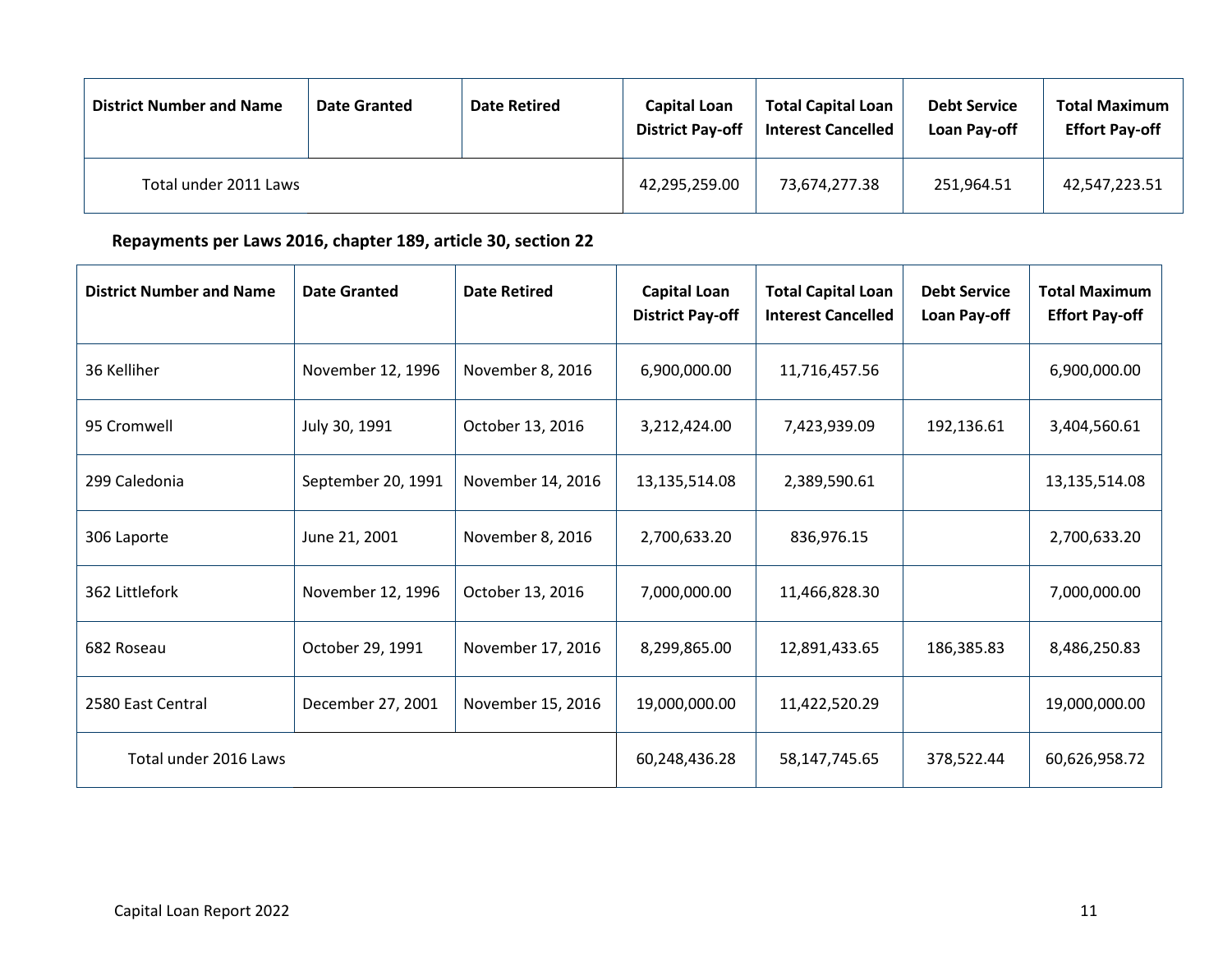#### **Table 3 – Maximum Effort Loan Aid, Minnesota Statutes 2021, section 477A.09**

Aid payments started in FY 2018 and the levy impact initiated with a Payable 2018 levy limitation reduction. Aid payments will be paid by the state for five years, finalizing in FY 2022.

<span id="page-11-0"></span>

| <b>District Number</b><br>and Name | <b>Capital/Debt Service</b><br><b>Loan Current/Capitalized</b><br>Interest paid to state to<br><b>June 2016</b> | <b>Capital Loan</b><br><b>Current/Capitalized</b><br>Interest to be paid to state<br>(July 2017-June 2021) | <b>Total Actual Loan Current</b><br>and Capitalized Interest for<br>specified dates |
|------------------------------------|-----------------------------------------------------------------------------------------------------------------|------------------------------------------------------------------------------------------------------------|-------------------------------------------------------------------------------------|
| 38 Red Lake                        | 114,232.49                                                                                                      | 28,385.99                                                                                                  | 142,618.48                                                                          |
| 51 Foley                           | 1,672,584.06                                                                                                    |                                                                                                            | 1,672,584.06                                                                        |
| 95 Cromwell                        | 129,996.05                                                                                                      |                                                                                                            | 129,996.05                                                                          |
| 299 Caledonia                      | 6,357,575.99                                                                                                    |                                                                                                            | 6,357,575.99                                                                        |
| 306 Laporte                        | 1,326,684.81                                                                                                    |                                                                                                            | 1,326,684.81                                                                        |
| 333 Ogilvie                        | 879,635.78                                                                                                      | 1,110,467.30                                                                                               | 1,990,103.08                                                                        |
| 362 Littlefork                     | 165,787.66                                                                                                      |                                                                                                            | 165,787.66                                                                          |
| 682 Roseau                         | 2,597,802.68                                                                                                    |                                                                                                            | 2,597,802.68                                                                        |
| 707 Nett Lake                      | 307,551.57                                                                                                      | 129,813.79                                                                                                 | 437,365.36                                                                          |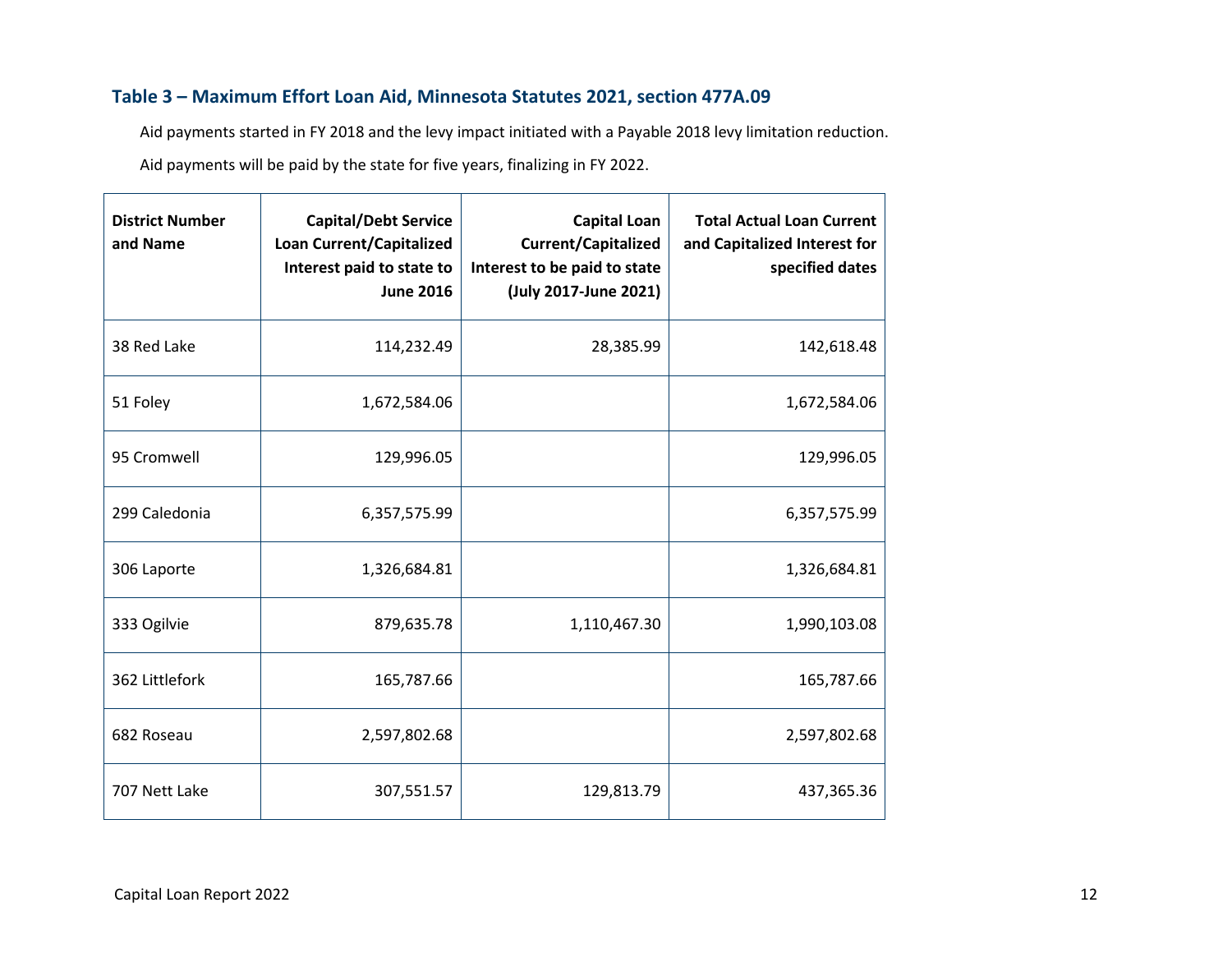| <b>District Number</b><br>and Name | <b>Capital/Debt Service</b><br><b>Loan Current/Capitalized</b><br>Interest paid to state to<br><b>June 2016</b> | <b>Capital Loan</b><br><b>Current/Capitalized</b><br>Interest to be paid to state<br>(July 2017-June 2021) | <b>Total Actual Loan Current</b><br>and Capitalized Interest for<br>specified dates |
|------------------------------------|-----------------------------------------------------------------------------------------------------------------|------------------------------------------------------------------------------------------------------------|-------------------------------------------------------------------------------------|
| 2580 East Central                  | 1,531,708.79                                                                                                    |                                                                                                            | 1,531,708.79                                                                        |
| Total                              | 15,083,559.88                                                                                                   | 1,268,667.08                                                                                               | 16,352,226.96                                                                       |

**Payable 2018-2022 actual levy limitation reductions and Maximum Effort Loan Aid balance remaining. Levy reductions will occur within 20 years.**

| <b>District Number and Name</b> | Payable 2018 | Payable 2019 | Payable 2020 | Payable 2021 | Payable 2022 | Remaining<br>Reduction |
|---------------------------------|--------------|--------------|--------------|--------------|--------------|------------------------|
| 38 Red Lake                     | 5,793.01     | 5,781.53     | 5,781.05     | 5,766.19     | 6,850.86     | 112,645.84             |
| 51 Foley                        | 669,033.62   | 280,394.52   | 90,394.49    | 90,394.49    | 90,394.49    | 451,972.45             |
| 95 Cromwell                     | 25,999.21    | 0.00         | 34,665.61    | 34,665.61    | 34,665.62    | 0.00                   |
| 299 Caledonia                   | 592,500.00   | 620,000.00   | 617,426.00   | 673,000.00   | 460,000.00   | 3,394,649.99           |
| 306 Laporte                     | 110,557.07   | 110,557.07   | 110,557.07   | 110,557.07   | 110,557.07   | 773,899.46             |
| 333 Ogilvie                     | 400,000.00   | 400,000.00   | 400,000.00   | 0.00         | 0.00         | 790,103.08             |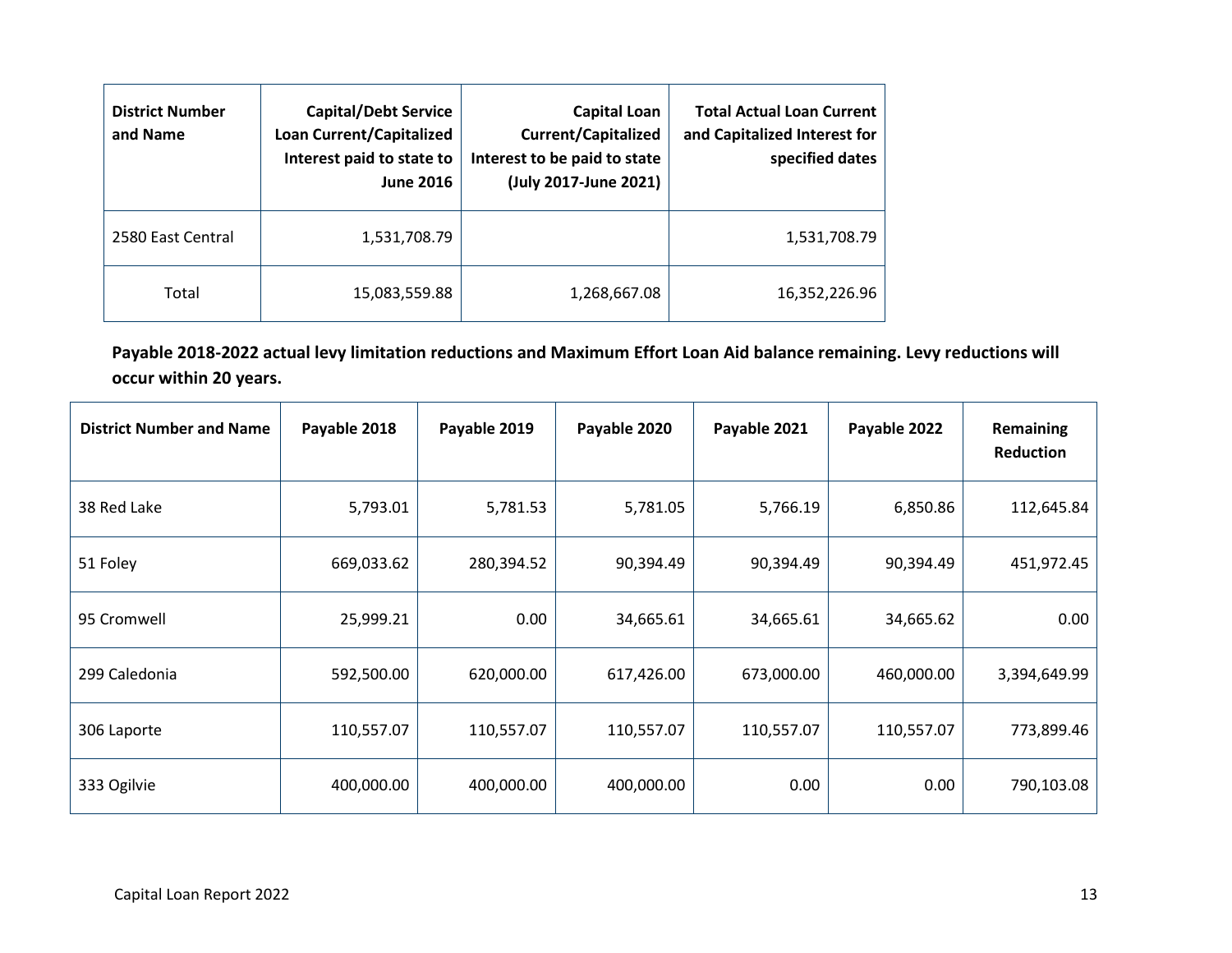| <b>District Number and Name</b> | Payable 2018 | Payable 2019 | Payable 2020 | Payable 2021 | Payable 2022 | Remaining<br><b>Reduction</b> |
|---------------------------------|--------------|--------------|--------------|--------------|--------------|-------------------------------|
| 362 Littlefork                  | 33,157.53    | 33,157.53    | 33,157.53    | 33,157.53    | 33,157.54    | 0.00                          |
| 682 Roseau                      | 0.00         | 0.00         | 0.00         | 560,000.00   | 300,000.00   | 1,737,708.79                  |
| 707 Nett Lake                   | 38,997.32    | 37,882.80    | 39,936.49    | 44,061.01    | 45,241.70    | 231,246.04                    |
| 2580 East Central               | 0.00         | 0.00         | 0.00         | 160,000.00   | 0.00         | 1,371,708.79                  |
| Total                           | 1,876,037.76 | 1,487,773.45 | 1,331,918.24 | 1,711,601.90 | 1,080,867.28 | 8,864,028.33                  |

#### **Table 4 – Incentive Grant Payments for Retirement of Capital Loans**

2016 Laws, chapter 189, article 30, section 25, subdivision 5 and 2017 Laws 1st special session, chapter 5, article 5, section 11

State appropriation language: 2017 Laws, 1<sup>st</sup> special session, chapter 5, article 5, section 14, subdivision 5

<span id="page-13-0"></span>

| <b>District Number and Name</b> | <b>FY 2017 Annual Amount</b> | FY 2017 to FY 2021 Total Grant Amount |
|---------------------------------|------------------------------|---------------------------------------|
| 36 Kelliher                     | 150,000                      | 750,000                               |
| 95 Cromwell                     | 180,000                      | 900,000                               |
| 299 Caledonia                   | 495,000                      | 2,475,000                             |
| 306 Laporte                     | 220,000                      | 1,100,000                             |